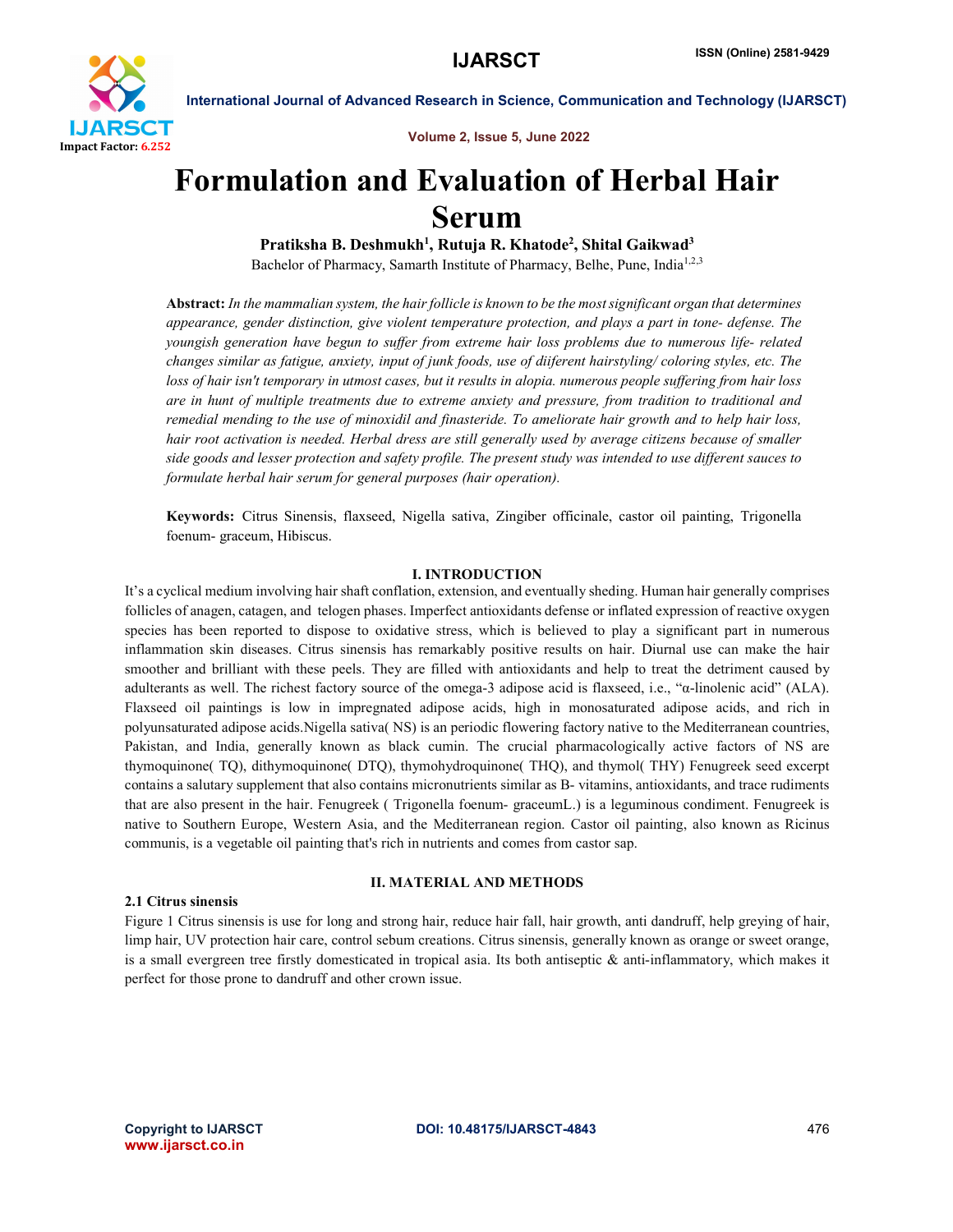

Volume 2, Issue 5, June 2022





Fig 1: Citrus sinensis Fig 2: Zingiber officinale

### 2.2 Zingiber officinale

Figure 2 Ginger ( Zingiber officinale) has been traditionally used to check hair loss and stimulate hair growth. Several companies produce shampoo containing an extract of ginger claimed to have anti- hair loss and hair growth creation parcels.

### 2.3 Linum usitatissimum

Figure 3 Flax( Linum usitatissimum) is an periodic factory of the linaceae family with several natural parcels similar as an circular effect on hair regrowth through the conciliator of Y- glutamyl.

# 2.4 Nigella sativa

Figure 4 Black seed OilPainting was effective enough in promoting hair growth. Indicated that an herbal hair oil painting containing nigella sativa redounded in hair fallout of over to 76%.



Fig. 3: Linum usitatissimum Fig. 4: Nigella sativa



# 2.5 Trigonella foenum- graceum

Figure 5 Seeds are constantly used as a natural home remedy for thining hair and other affiliated conditions, similar as dandruff or a dry, itchy crown. Beauty publication and other popular media sources claim that there are the secret to growing thick, candescent hair.

# 2.6 Hibiscus Powder

Figure 6 Stop hair loss. Make your hair look healthy and lustrous. help unseasonable graying. Thicken hair and add volume. Treat dandruff. Condition against ringlet, blankness, and breakage. help split ends.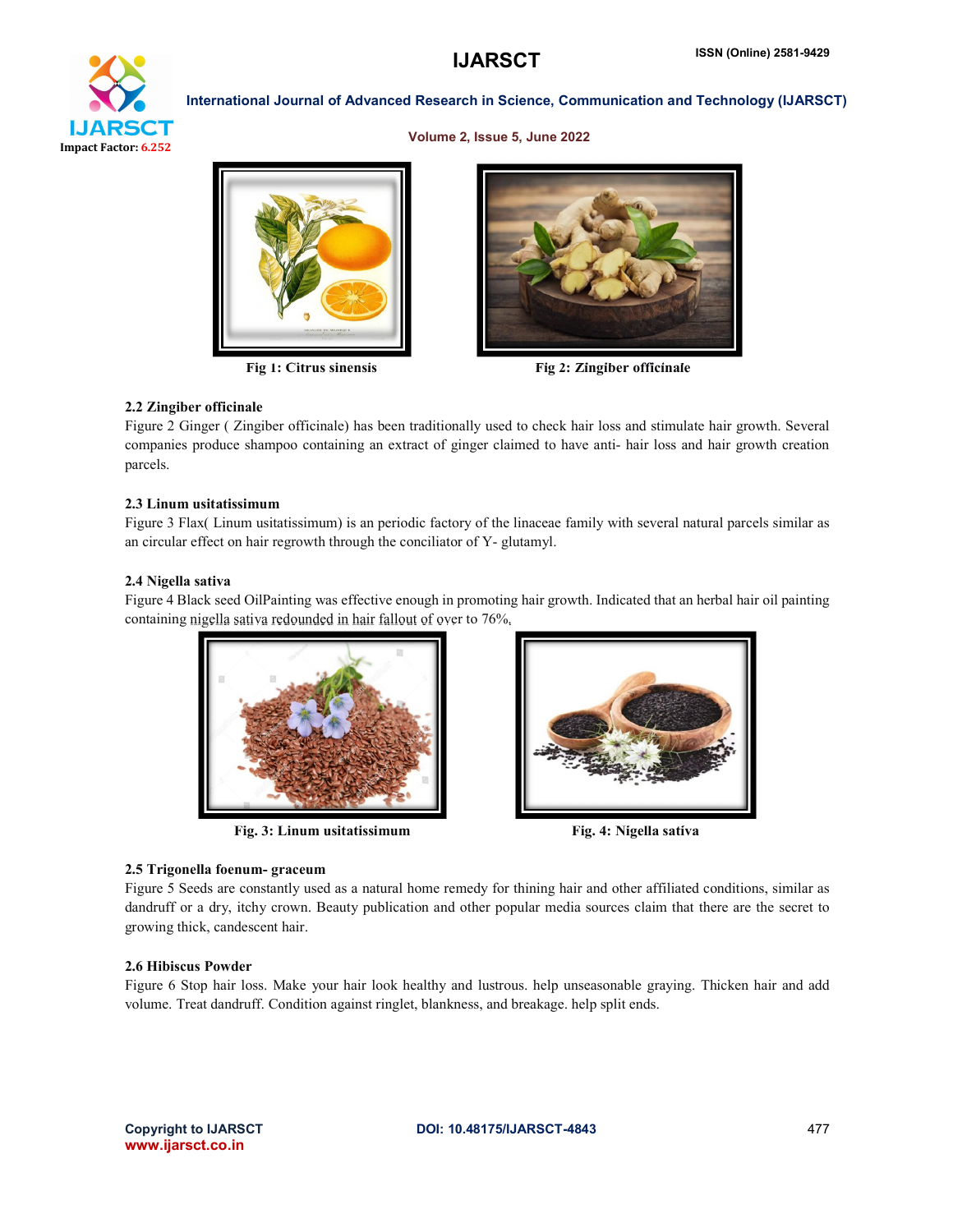

#### Volume 2, Issue 5, June 2022



Fig 5: Trigonella foenum-graceum Fig 6: Hibiscus



### 2.7 Castor oil

Hydrate and moisturize your hair beaches. Like other natural canvases , castor oil painting provides hydration to your hair and crown. Healthy and candescent hair. Has antibacterial and antifungal parcels. Rich in vitaminE.Boost hair growth.

# 2.8 Vitamin E:

Vitamin E may help support a healthy crown and hair as it has natural antioxidant goods that could help with maintaining hair growth. The vitamins antioxidant parcels could help reduce quantum of oxidative stress and free revolutionaries that beget the hair follicle cells in a persons crown to break down

### 2.9 Formulation Herbal Hair Serum

### A. Collection of Plant Part

For the medication of herbal hair serum, colorful factory accoutrements were collectedviz., Citrus sinensis, Linum usitatissimum, Nigella sativa, Zingiber officinale, and Trigonella foenum- graecum, Hibiscus greasepaint from the medicinal factory Garden of Samarth Institute of Pharmacy, Belhe, Junnar, Pune, India.

# B. Formulation

- 1. All fresh sauces, similar as Citrus sinensis peel, Zingiber officinale roots, Linum usitatissimum seeds, and Nigella sativa, Trigonella foenum- graecum, Hibiscus greasepaint were specifically counted and allocated in 500 ml of water.
- 2. The content appertained to over were boiled for 15 min.
- 3. They were permitted to cool after 15 twinkles of boiling and also filtered.
- 4. Castor oil painting and vitamin E were added to filtrate.
- 5. Subsequently, the set serum was kept in a spray bottle.

### C. Formulation Table

| Ingredients               | <b>Plant Part</b> | Quantity % |
|---------------------------|-------------------|------------|
| Citrus sinensis           | Peel of fruit     | 70         |
| Zingiber officinale       | Peel of fruit     |            |
| Linum usitatissium        | Root              |            |
| Nigella sativa            | Seed              | 8          |
| Trigonella foenum-graceum | Seed              | 10         |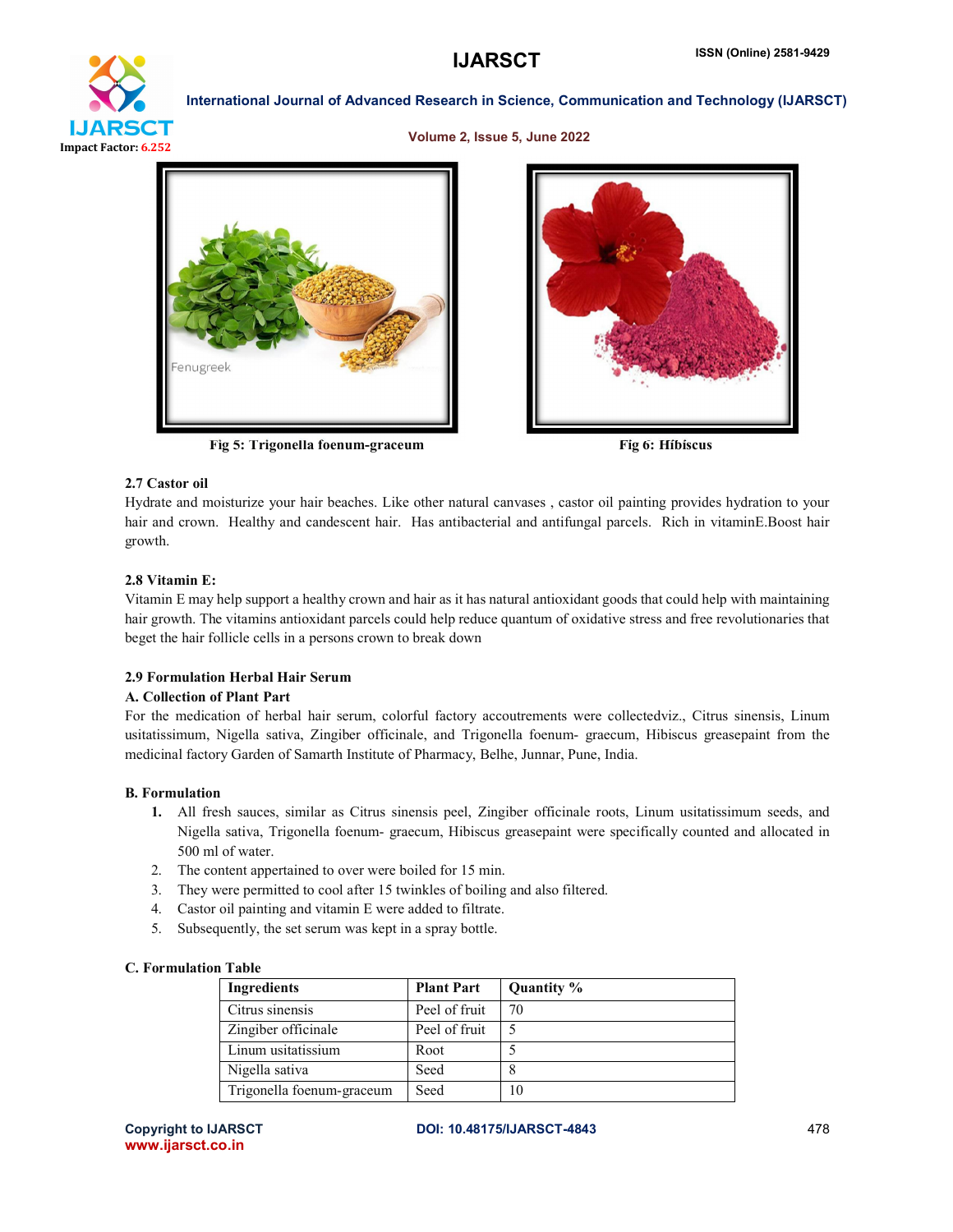

#### Volume 2, Issue 5, June 2022

| Hibiscus   | Powder    |     |
|------------|-----------|-----|
| Castor oil | -         | 0.5 |
| Vitamin E  |           |     |
|            | _ _ _ _ _ | .   |

Table 1: Formulation

# III. EVALUATION OF HERBAL HAIR SERUM

#### Physical Appearance

The physical appearance, color, and feel of the set herbal hair serum are visually tested.

#### Homogeneity Test

A clean and dry object glass was smeared with the hair serum, and a cover glass was sealed. The appearance under the light of some coarce particle/homogeneity was investigated. Herbal hair serum was tested by visual examination for homogeneity and tested for some lumps, flocculates, or aggregates.

# pH Test

Viscosity The pH cadence was calibrated using pH 4 and pH 7 buffer results. also, the electrode was soaked in the hair serum and left until the pH regularized after a many twinkles.

#### Viscosity

The density dimension was performed with spindle number 6 on a Brookfield viscometer (RVDV- II PRO). In the teacup, 50 ml of hair serum was placed, and the density was measured at colorful rpm, i.e., 10, 20, 50, 100.

#### Spreadability

Spreadability was measured by a resemblant plate process generally used to assess and measure the spreadability of semisolid medications. One gram hair serum was pressed between two vertical plates of dimension  $20 \times 20$  cm, the upper of which counted 125 g. The spread periphery was measured after 1 min. Spreadability was calculated using the following formula

# $S = M \times L/T$

Where,  $S =$  Spreadability,  $M =$  Weight in the visage (tied to the upper slide),  $L =$  Length moved by the glass slide, and  $T = Time($  in sec) taken to separate the slides fully.

# **Stability**

The herbal hair serum was kept for three months at two separate temperatures of  $4 \pm 2$  °C and  $30 \pm 2$  °C, with 65 RH. Compared with the original pH and density, the pH and density of the herbal hair serum were determined after three months.

#### IV. RESULT AND DISCUSSION

# Physical Appearance

It was observed that the color of all the herbal hair serum was pale brown with a translucent look, which on the operation was set up to be smooth.

#### Homogeneity

By visual examination of the appearance and presence of any lumps, flocculates, or summations, the produced herbal hair serum was checked for unity. The unity of set serum has been shown to be fine.

#### Rheological Study

The rheological examination of set herbal hair serum was conducted, and it was observed that density was reduced as the shear rate increased. The pseudoplastic inflow was also described, which is a salutary trait for topical herbal hair serum since it guarantees optimum area content upon operation.

|                   | <b>Copyright to IJARSCT</b> |
|-------------------|-----------------------------|
| www.ijarsct.co.in |                             |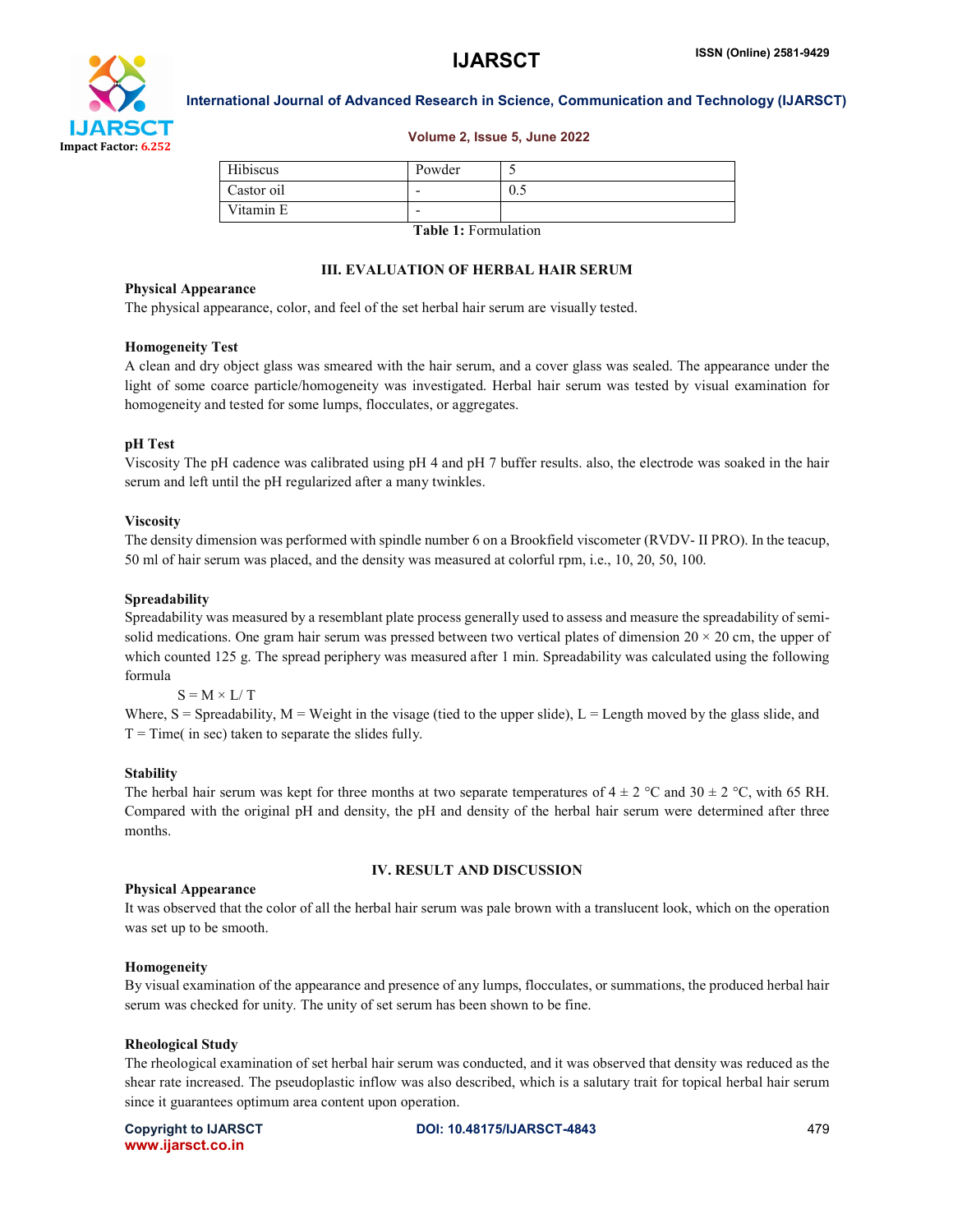

### Volume 2, Issue 5, June 2022

# pH Determination

The pH of the whole herbal hair serum was 7.3, which was sufficient for the hair, suggesting that the herbal hair serum was suitable for the hair.

# Stability Studies

The herbal hair serum was stable during the exploration time, as these serums showed no physical insecurity, and there was no conspicuous difference in the pH ahead and after the study.

# V. CONCLUSION

Results have shown that herbal hair serum provides colorful essential nutrients demanded to save the proper function of the sebaceous glands and support the growth of natural hair. In the particular hygiene and health care system, the use of herbal cosmetics has changed by several crowds. thus, the herbal cosmeceutical individual care or particular health care assiduity, which is actually concentrating and paying redundant care on the product of herbal- grounded cosmetics, has a considerable clamor.

### AKNOWLEDGMENT

The authers are thankful to Samarth Institute of Pharmacy, Belhe, Pune (India) For providing facilities to carry out this work.

### **REFERENCES**

- [1]. Ruchi Tiwari, Gaurav Tiwari, Ajeet Yadav, Vadevelan Ramachanfran Development and Evaluation of Herbal Hair Serum Research Article 2021.
- [2]. Aruna V, Amruthavalli GV, Gayathri R. Hair root activation by anagen grow- a herbal hair growth serum. Dermatol & Cosmet 2019; 1(3): 56-9.
- [3]. Begum R, Begum A. Preparation and evaluation of herbal hair oil. Int J of Res and Anal Reviews 2019; 6(1): 266-9.
- [4]. Erukainure OL, Ebuehi OA, Iqbal Chaudhary M, et al. Orange peel extracts: Chemical characterization, antioxidant, antioxidative burst and phytotoxic activities. J Diet Suppl 2016; 13(5): 585-94.
- [5]. Suryawanshi NC, Vijayendra Swamy SM, Nagoba Shivappa N, Wanje VV. Formulation and evaluation of herbal hair gel containing fenugreek seed extract for nourishment and hair growth. Int J Sci Res Sci Technol 2019; 6(4): 92-103.
- [6]. Didarshetaban MB, Pour S, Reza H. Fenugreek (Trigonella foenum-graecum L.) as a valuable medicinal plant. Int J Adv Biol Biomed Res 2013; 1: 922-31.
- [7]. https://www.slideshare.net/ArslanTahir4/ginger-zingiber-officinale
- [8]. Gautam S, Dwivedi S, Dubey K, Joshi H. Formulation and evaluation of herbal hair oil. Int J Chem Sci 2012; 10(1): 349-53.
- [9]. https://www.healthline.com/nutrition/11-proven-benefits-of-ginger#4.-Can-help-with-osteoarthritis https://www.researchgate.net/publication/311419729\_Evaluation\_of\_leave-on\_hair\_serum\_containing higher amount of silicones.
- [10]. Viswanad V, Aleykutty NA, Jayakar B, Zacharia SM, Thomas L. Development and evaluation of antimicrobial herbal formulations containing the methanolic extract of Samadera indica for skin diseases. J Adv Pharm Technol Res 2012; 3(2): 106-11.
- [11]. Reddy TUK, Sindhu G, Rajesh S, Aruna B, Rani KSS. Preparation and evaluation of herbal hair oil. Indo Am. j. pharm. Sci 2017; 4(06): 1540-6.
- [12]. Sumangala BK, Kalpana P, Aishwarya T, Krithika G. Evaluation of herbal formulations on fungal pathogens of plants: A case study. Acta Scientific Agriculture 2019; 3: 122-4.
- [13]. Gautam S, Dwivedi S, Dubey K, Joshi H. Formulation and evaluation of herbal hair oil. Int J Chem Sci 2012; 10(1): 349-53.
- [14]. Beroual K, Maameri Z, Halmi S, Benleksira B, Agabou A, Hamdi PY. Effects of Linum usitatissimum L. ingestion and oil topical application on hair growth in rabbit. Int J Med Arom Plants 2013; 3(4): 459-63.